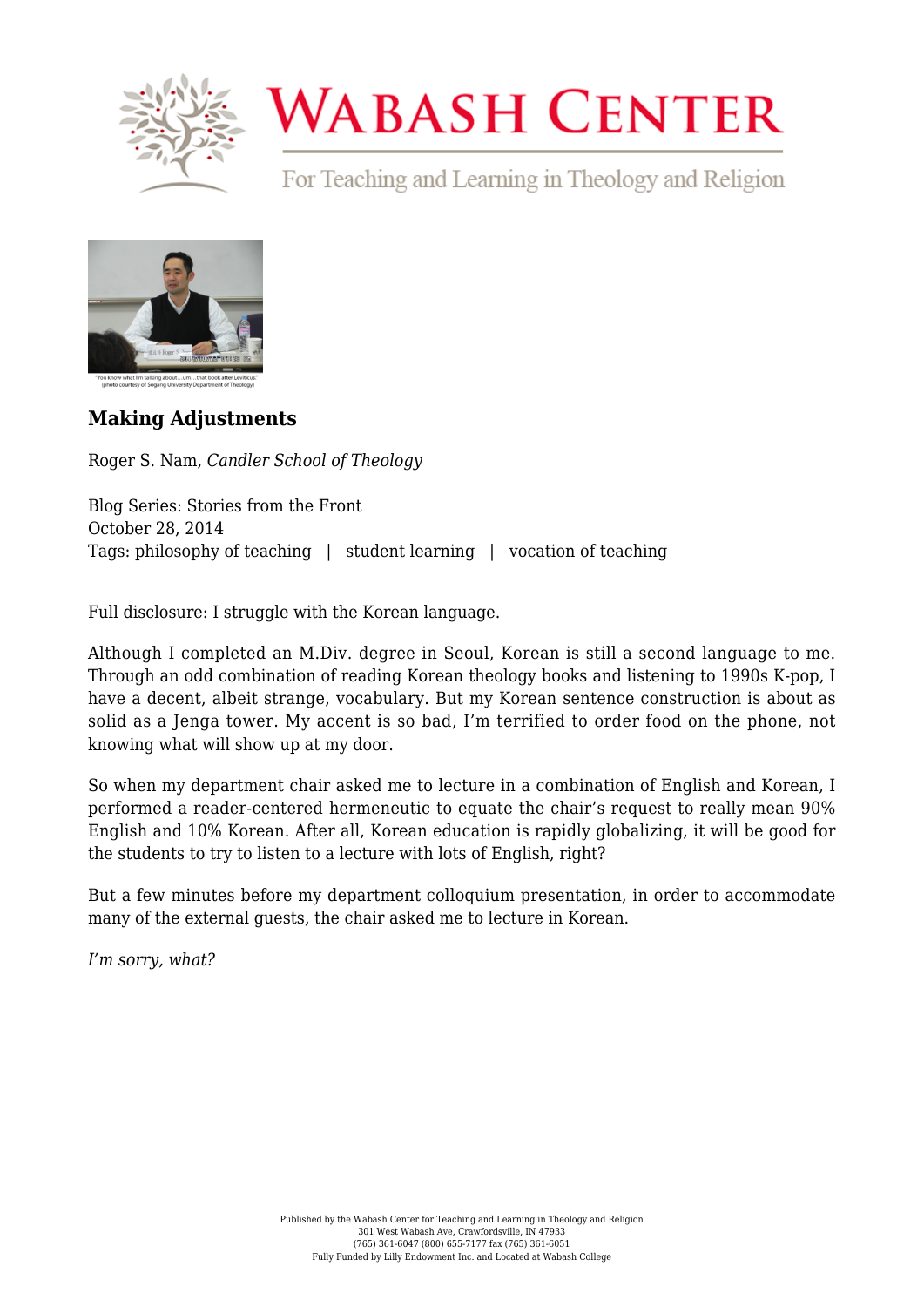I looked at my 12 pages of single-spaced notes (in 90% English, of course), and began my presentation on theological themes in Ezra-Nehemiah. But as soon as I started, I could not remember the Korean word for the biblical book of Numbers. I thought to myself, "If I can't remember biblical books, how will I express a concept like 'social memory?'"



"You know what I'm talking about...um...that book after Leviticus." (photo courtesy of Sogang University Department of Theology)

It was time to make some adjustments.

I skipped any content that was simply too difficult for me to translate. Entire sections of the paper were dropped. To fill the space, I inserted personal stories. It actually felt kinda okay, as the paper centered on the repatriate lives of Judeans as they returned from exile, and I am in the midst of my own repatriate experience. In addition, the room was filled with professors who had studied abroad for years, then returned to Korea. So in the midst of awkwardly stumbling over the text of Ezra-Nehemiah and Persian political history, I would share brief anecdotes about my own family repatriate experience. I talked about my kids' interaction with other neighborhood children, or trying to figure out the Korean health care system, or my seven (!) trips to the immigration office to register our family as foreigners.

And from my limited perspective, some surprising things happened:

#### **I felt more engaged with the audience.**

Going off script meant that I made eye contact with almost everyone. Part of my feeling engaged may be because Koreans tend to be more attentive and respectful to professors, but I sensed that they were genuinely interested in the life of a repatriate Korean American family.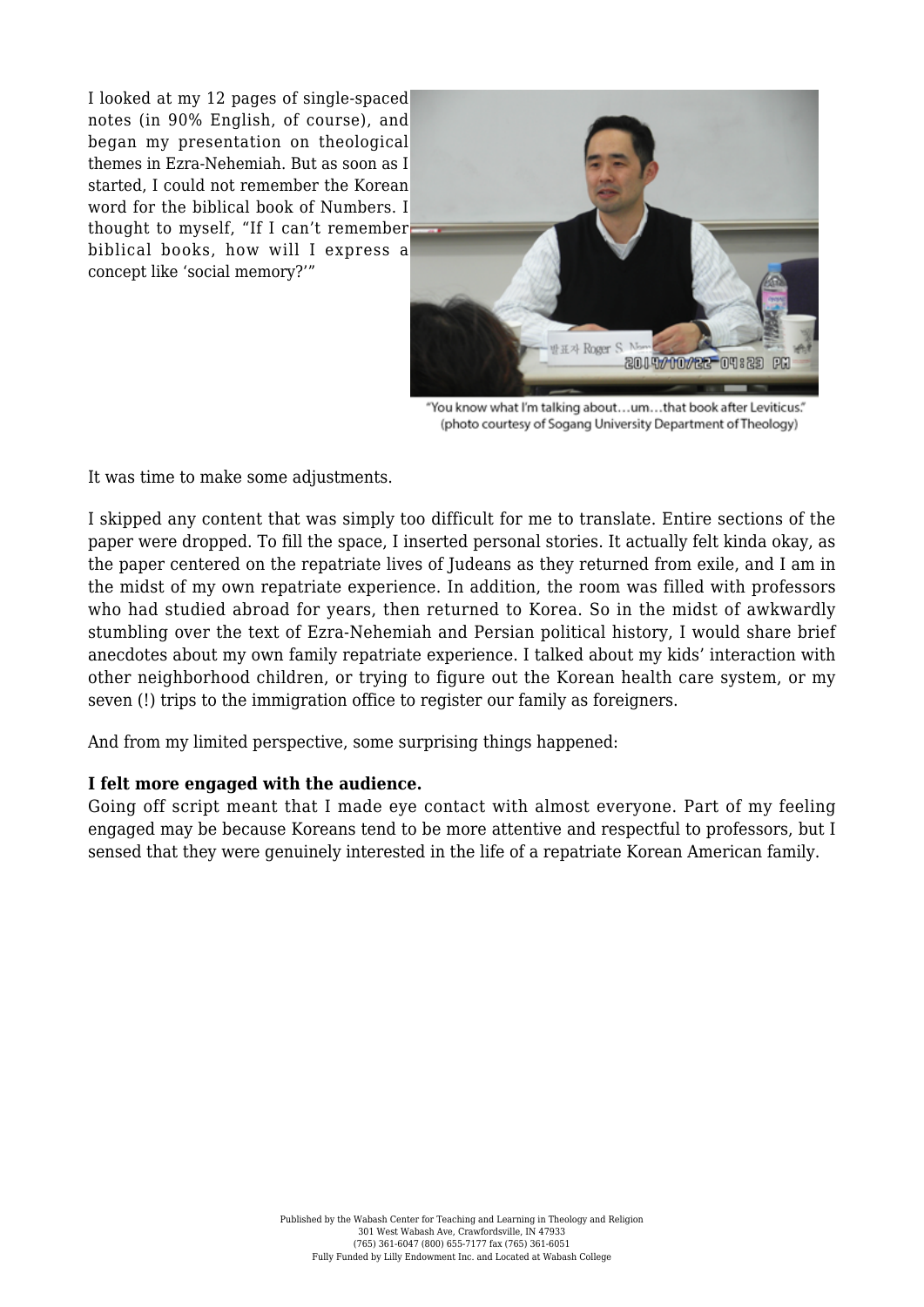

#### **I was more relaxed and natural.**

In the first two minutes of the presentation, I looked like a marathon runner during the twenty-sixth mile. But as I settled down through "easy Korean" stories, delivery of the content felt authentic.

"Your Korean is this good." He didn't really say that. He was actually very kind and helpful as a respondent. (photo courtesy of Sogang University Department of Theology)

## **They really weren't interested in theories of social memory…**

or post-exilic textual criticism…or Persian period archaeology. I wonder how many times I treat my students like academic colleagues.

## **They were interested in my story.**

In this context, sharing my story allowed the audience to open up and convey their own related experiences. One woman had just returned to Seoul after living in Japan for twenty-three years. Another spoke of her service between first- and second-generation Koreans.

I'm not so self-absorbed to think that all of my students are dying to know about me. But I am reminded that as professors, the knowledge that we present is inextricably tied to our personhood. For this particular lecture, my forced language adjustment was an embodiment of the scholarship in Ezra-Nehemiah that I was trying to share.

Hopefully, it will not take a major linguistic crisis for me to remember this next time. At the very least, my first academic presentation in Korean gives me one more story to add to my narrative.